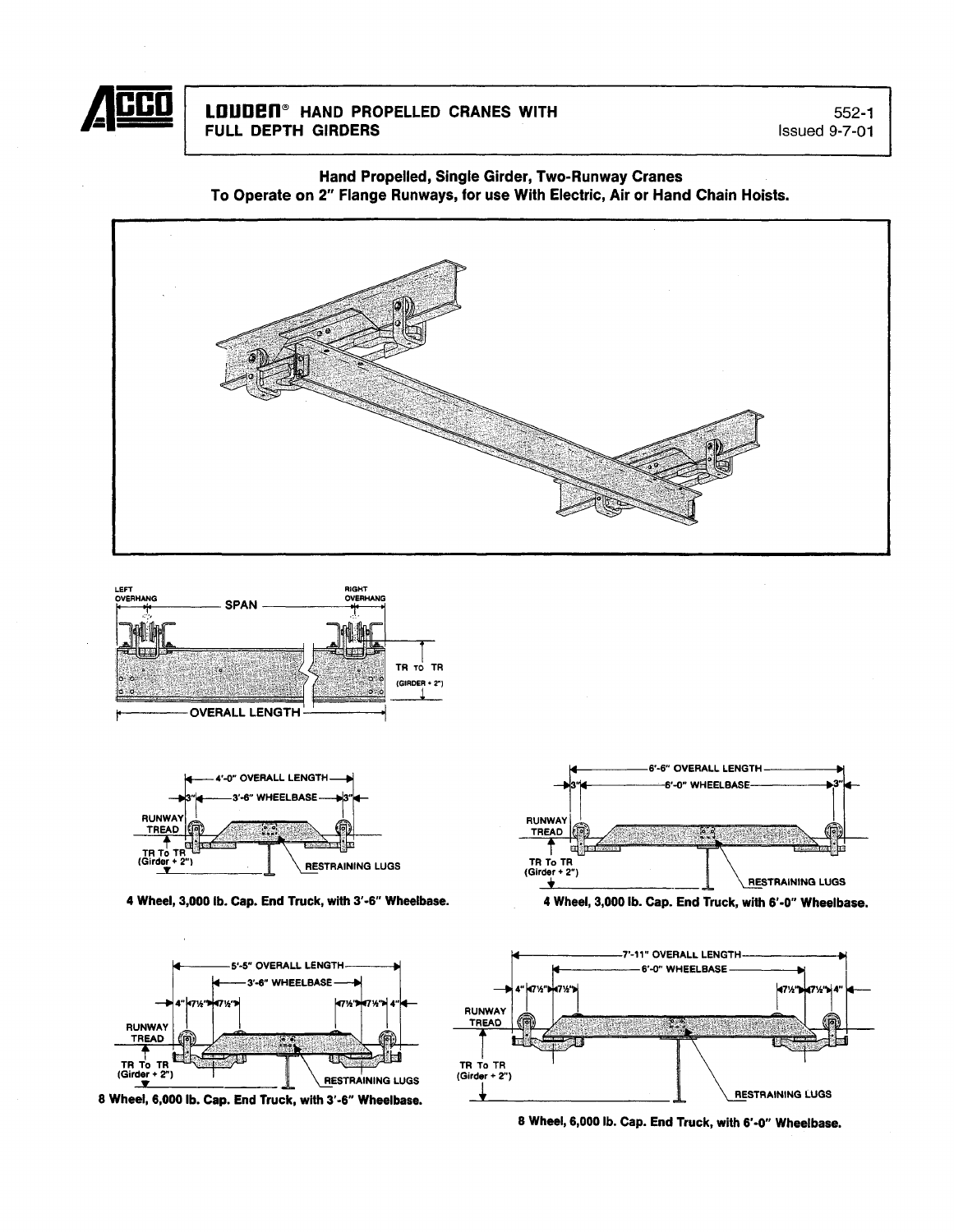

| <b>Max</b>        | <b>Bridge</b>               | <b>Crane</b> | <b>Overhang</b> |                    |                           |          |       | <b>Crane Trucks</b> | <b>Wheel Load</b> |                           |
|-------------------|-----------------------------|--------------|-----------------|--------------------|---------------------------|----------|-------|---------------------|-------------------|---------------------------|
| Span              | Girder                      | Weight       | In.             | In.                | $\overline{\mathsf{In}.}$ | 505.7824 | No.   | <b>Capacity</b>     | <b>Wheel</b>      | Per Pair                  |
| Ft.               | <b>Required</b>             | (Lbs.)       | Std.            | Min.               | Max.                      | Latch    | Whls. | <b>Maximum</b>      | <b>Base</b>       | (2)                       |
|                   | <b>Catalog No. 552.1002</b> |              |                 | 1000 Lbs. Capacity |                           |          |       |                     |                   | 1550 Lbs. Design Load (1) |
| 8                 | 604.924                     | 551          | 12              | 7                  | 18                        | 15       | 4     | 3000                | $3' - 6''$        | 914                       |
| 10                | 604.924                     | 599          | 12              | 7                  | 18                        | 15       | 4     | 3000                | $3' - 6''$        | 926                       |
| $12 \overline{ }$ | 604.924                     | 647          | 12              | 7                  | 18                        | 15       | 4     | 3000                | $3' - 6''$        | 938                       |
| 14                | 604.924                     | 695          | 12              | 7                  | 18                        | 15       | 4     | 3000                | $3' - 6''$        | 950                       |
| 16                | 604.924                     | 743          | 12 <sub>2</sub> | 7                  | 18                        | 15       | 4     | 3000                | $3' - 6''$        | 962                       |
| 18                | 604.924                     | 791          | 12              | 7                  | 18                        | 15       | 4     | 3000                | $3' - 6''$        | 974                       |
| 20                | 604.924                     | 839          | 12              | 7                  | 18                        | 15       | 4     | 3000                | $3'-6''$          | 986                       |
| 22                | 604.924                     | 887          | 12              | 7                  | 18                        | 15       | 4     | 3000                | $3' - 6''$        | 998                       |
| 24                | 604.924                     | 935          | 12              | 7                  | 18                        | 15       | 4     | 3000                | $3' - 6''$        | 1010                      |
| 26                | 604.1231                    | 1359         | 12              | 7                  | 18                        | 15       | 4     | 3000                | $6' - 0''$        | 1116                      |
| 28                | 604.1231                    | 1421         | 12              | 7                  | 18                        | 15       | 4     | 3000                | $6' - 0''$        | 1131                      |
| 30                | 604.1231                    | 1483         | 12              | 7                  | 18                        | 15       | 4     | 3000                | $6' - 0''$        | 1147                      |
| 32                | 604.1435                    | 1682         | 12              | 7                  | 18                        | 15       | 4     | 3000                | $6' - 0''$        | 1196                      |
| 34                | 604.1435                    | 1752         | 12              | 7                  | 18                        | 15       | 4     | 3000                | $6' - 0''$        | 1214                      |
| 36                | 604.1435                    | 1822         | 12              | 7                  | 18                        | 15       | 4     | 3000                | $6' - 0''$        | 1231                      |
| 38                | 604.1538                    | 2009         | 12              | 7                  | $18 -$                    | 15       | 4     | 3000                | $6' - 0''$        | 1278                      |
| 40                | 604.1538                    | 2085         | 12              | 7                  | 18                        | 15       | 4     | 3000                | $6' - 0''$        | 1297                      |
| 42                | 604.1846                    | 2513         | 12              | 7                  | 18                        | 15       | 4     | 3000                | $6' - 0''$        | 1404                      |
| 44                | 604.1846                    | 2605         | 12              | 7                  | 18                        | 15       | 4     | 3000                | $6' - 0''$        | 1427                      |
| 46                | 604.1846                    | 2697         | 12              | 7                  | 18                        | 15       | 4     | 3000                | $6' - 0''$        | 1450                      |
| 48                | 604.1846                    | 3033         | 12              | $8\frac{1}{2}$     | 18                        | 17       | 8     | 6000                | $6' - 0''$        | 767                       |
| 50                | 604.2153                    | 3489         | 12              | $8\frac{1}{2}$     | 18                        | 17       | 8     | 6000                | $6' - 0''$        | 824                       |

# Hand Propelled, Single Girder, Two-Runway Cranes To Operate on 2" Flange Runways, for use with Electric, Air or Hand Chain Hoists.

# NOTES:

- 1. Design Load = Live Load, plus  $15\%$  live load for impact, plus 400 Ibs. for hoist and trolley.
- 2. Calculated for this crane with specified design load, but without added peripheral equipment.
- 3. Maximum permissible wheel load on 603 Supertrack and 604 type Supertrack. Supertrack Girder is 2,500 Ibs. (5,000 Lbs. pertwo-wheel trolley). For 605 Trojan Track Girder the limitation is 3,750 Lbs.

(7500 Lbs. per two-wheel trolley) when transferring through 505.7830 latch; 5,000 Lbs. (10,000 Lbs. per two-wheel trolley) when captive on bridge, or when used on Super-Trojan Track Runways. (Super-Trojan Track requires .75 in. min. thickness of top flange, .4375 in. min. thickness of web, and splices must be welded rather than bolted.)

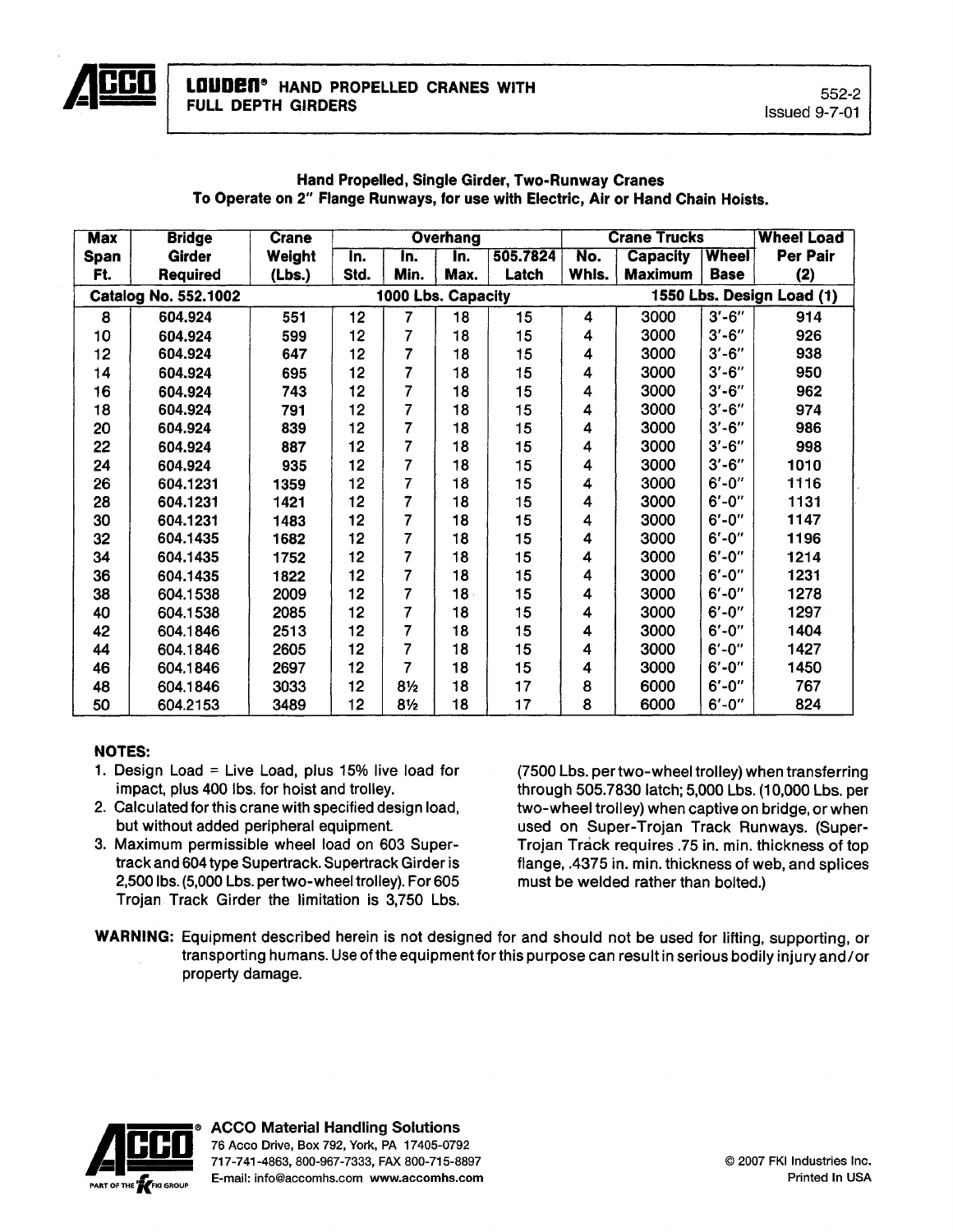

| <b>Max</b> | <b>Bridge</b>               | <b>Crane</b> |      |                    | <b>Overhang</b> |          |       | <b>Crane Trucks</b> | <b>Wheel Load</b>         |                 |  |
|------------|-----------------------------|--------------|------|--------------------|-----------------|----------|-------|---------------------|---------------------------|-----------------|--|
| Span       | <b>Girder</b>               | Weight       | In.  | In.                | In.             | 505.7824 | No.   | <b>Capacity</b>     | <b>Wheel</b>              | <b>Per Pair</b> |  |
| Ft.        | Required                    | (Lbs.)       | Std. | Min.               | Max.            | Latch    | Whis. | <b>Maximum</b>      | <b>Base</b>               | (2)             |  |
|            | <b>Catalog No. 552.2002</b> |              |      | 2000 Lbs. Capacity |                 |          |       |                     | 3590 Lbs. Design Load (1) |                 |  |
| 8          | 604.924                     | 782          | 12   | $8\frac{1}{2}$     | 18              | 17       | 8     | 6000                | $3' - 6''$                | 996             |  |
| 10         | 604.924                     | 830          | 12   | $8\frac{1}{2}$     | 18              | 17       | 8     | 6000                | $3' - 6''$                | 1001            |  |
| 12         | 604.924                     | 878          | 12   | $8\frac{1}{2}$     | 18              | 17       | 8     | 6000                | $3' - 6''$                | 1008            |  |
| 14         | 604.924                     | 926          | 12   | $8\frac{1}{2}$     | 18              | 17       | 8     | 6000                | $3' - 6''$                | 1013            |  |
| 16         | 604.924                     | 974          | 12   | $8\frac{1}{2}$     | 18              | 17       | 8     | 6000                | $3' - 6''$                | 1020            |  |
| 18         | 604.924                     | 1022         | 12   | $8\frac{1}{2}$     | 18              | 17       | 8     | 6000                | $3' - 6''$                | 1025            |  |
| 20         | 604.924                     | 1070         | 12   | $8\frac{1}{2}$     | 18              | 17       | 8     | 6000                | $3' - 6''$                | 1032            |  |
| 22         | 604.924                     | 1118         | 12   | 8½                 | 18              | 17       | 8     | 6000                | $3' - 6''$                | 1037            |  |
| 24         | 604.1231                    | 1348         | 12   | $8\frac{1}{2}$     | 18              | 17       | 8     | 6000                | $3' - 6''$                | 1067            |  |
| 26         | 604.1231                    | 1603         | 12   | $8\frac{1}{2}$     | 18              | 17       | 8     | 6000                | $6' - 0''$                | 1098            |  |
| 28         | 604.1231                    | 1665         | 12   | $8\frac{1}{2}$     | 18              | 17       | 8     | 6000                | $6' - 0''$                | 1106            |  |
| 30         | 604.1231                    | 1727         | 12   | 8 <sub>2</sub>     | 18              | 17       | 8     | 6000                | $6' - 0''$                | 1114            |  |
| 32         | 604.1435                    | 1926         | 12   | $8\frac{1}{2}$     | 18              | 17       | 8     | 6000                | $6' - 0''$                | 1139            |  |
| 34         | 604.1435                    | 1996         | 12   | $8\frac{1}{2}$     | 18              | 17       | 8     | 6000                | $6' - 0''$                | 1148            |  |
| 36         | 604.1435                    | 2066         | 12   | 8½                 | 18              | 17       | 8     | 6000                | $6' - 0''$                | 1157            |  |
| 38         | 604.1538                    | 2253         | 12   | $8\frac{1}{2}$     | 18              | 17       | 8     | 6000                | $6' - 0''$                | 1180            |  |
| 40         | 604.1538                    | 2329         | 12   | 8½                 | 18              | 17       | 8     | 6000                | $6' - 0''$                | 1189            |  |
| 42         | 604.1846                    | 2757         | 12   | $8\frac{1}{2}$     | 18              | 17       | 8     | 6000                | $6' - 0''$                | 1243            |  |
| 44         | 604.1846                    | 2849         | 12   | $8\frac{1}{2}$     | 18              | 17       | 8     | 6000                | $6' - 0''$                | 1254            |  |
| 46         | 604.1846                    | 2941         | 12   | 8½                 | 18              | 17       | 8     | 6000                | $6' - 0''$                | 1266            |  |
| 48         | 604.1846                    | 3033         | 12   | $8\frac{1}{2}$     | 18              | 17       | 8     | 6000                | $6' - 0''$                | 1277            |  |
| 50         | 604.2153                    | 3489         | 12   | $8\frac{1}{2}$     | 18              | 17       | 8     | 6000                | $6' - 0''$                | 1334            |  |

### Hand Propelled, Single Girder, Two-Runway Cranes To Operate on 2" Flange Runways, for use with Electric, Air or Hand Chain Hoists.

# NOTES:

- 1. Design Load = Live Load, plus  $15\%$  live load for impact, plus 1290 Ibs. for hoist and trolley.
- 2. Calculated for this crane with specified design load, but without added peripheral equipment.
- 3. Maximum permissible wheel load on 603 Super· ,track and 604 type Supertrack. Supertrack Girder is 2,500 lbs. (5,000 Lbs. per two-wheel trolley). For 605 Trojan Track Girder the limitation is 3,750 Lbs.

(7500 Lbs. per two·wheel trolley) when transferring through 505.7830 latch; 5,000 Lbs. (10,000 Lbs. per two-wheel trolley) when captive on bridge, or when used on Super·Trojan Track Runways. (Super-Trojan Track requires .75 in. min. thickness of top flange, .4375 in. min. thickness of web, and splices must be welded rather than bolted.)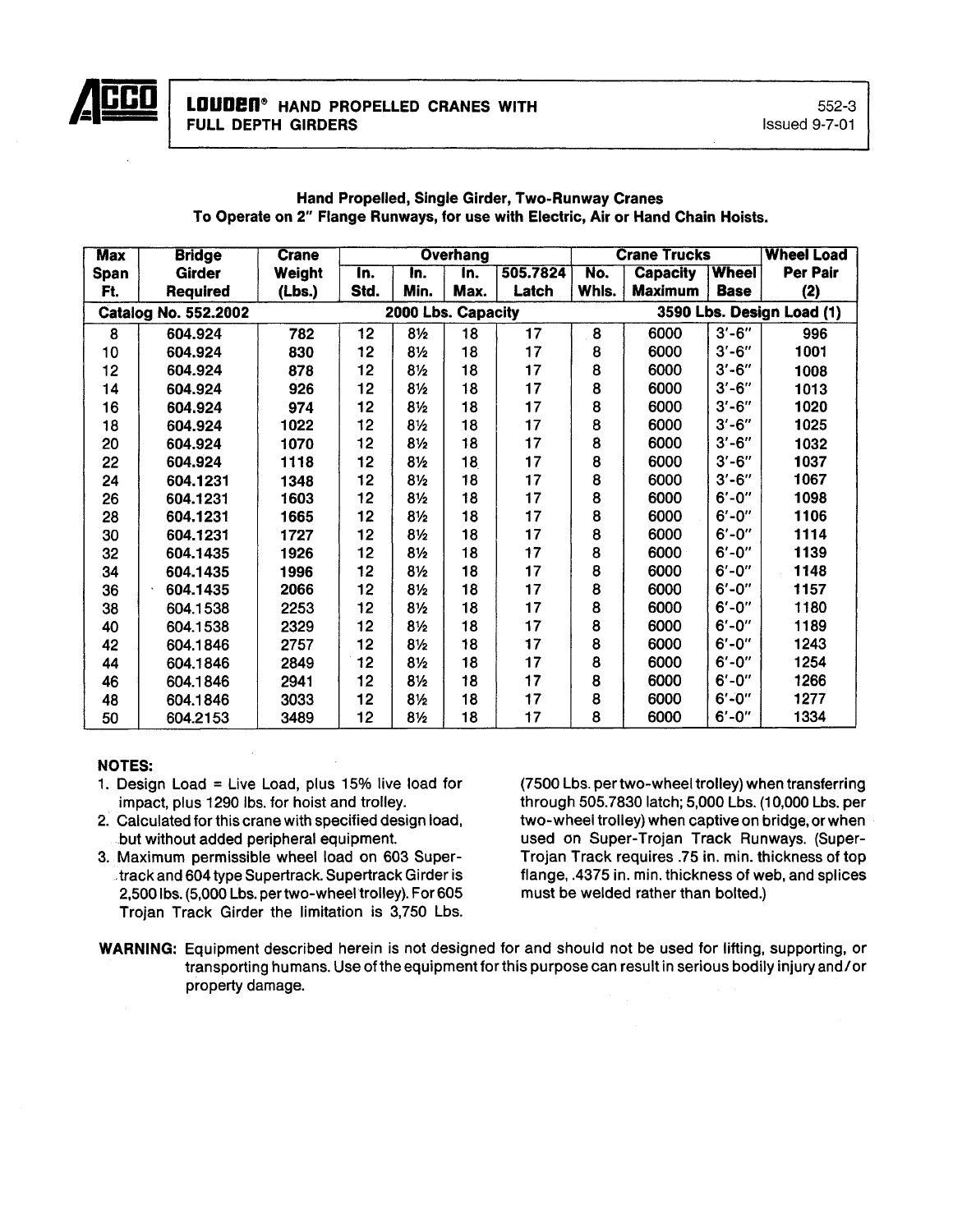| Max         | <b>Bridge</b>               | <b>Crane</b> |                 |                    | Overhang |          |       | <b>Crane Trucks</b> | Wheel Load   |                           |
|-------------|-----------------------------|--------------|-----------------|--------------------|----------|----------|-------|---------------------|--------------|---------------------------|
| <b>Span</b> | <b>Girder</b>               | Weight       | In.             | In.                | In.      | 505.7824 | No.   | <b>Capacity</b>     | <b>Wheel</b> | <b>Per Pair</b>           |
| Ft.         | <b>Required</b>             | (Lbs.)       | Std.            | Min.               | Max.     | Latch    | Whls. | <b>Maximum</b>      | <b>Base</b>  | (2)                       |
|             | <b>Catalog No. 552.3002</b> |              |                 | 3000 Lbs. Capacity |          |          |       |                     |              | 4820 Lbs. Design Load (1) |
| 8           | 604.924                     | 782          | 12 <sub>2</sub> | $8\frac{1}{2}$     | 18       | 17       | 8     | 6000                | $3' - 6''$   | 1303                      |
| 10          | 604.924                     | 830          | 12              | $8\frac{1}{2}$     | 18       | 17       | 8     | 6000                | $3' - 6''$   | 1309                      |
| 12          | 604.924                     | 878          | 12              | 8½                 | 18       | 17       | 8     | 6000                | $3' - 6''$   | 1315                      |
| 14          | 604.924                     | 926          | 12              | 8½                 | 18       | 17       | 8     | 6000                | $3' - 6''$   | 1321                      |
| 16          | 604.924                     | 974          | 12              | 8½                 | 18       | 17       | 8     | 6000                | $3' - 6''$   | 1327                      |
| 18          | 604.924                     | 1022         | 12              | 8½                 | 18       | 17       | 8     | 6000                | $3' - 6''$   | 1333                      |
| 20          | 604.924                     | 1070         | 12              | 8½                 | 18       | 17       | 8     | 6000                | $3' - 6''$   | 1339                      |
| 22          | 604.1231                    | 1286         | 12              | 8½                 | 18       | 17       | 8     | 6000                | $3' - 6''$   | 1366                      |
| 24          | 604.1231                    | 1348         | 12              | 8½                 | 18       | 17       | 8     | 6000                | $3' - 6''$   | 1374                      |
| 26          | 604.1231                    | 1603         | 12              | 8½                 | 18       | 17       | 8     | 6000                | $6' - 0''$   | 1406                      |
| 28          | 604.1435                    | 1665         | 12              | 8½                 | 18       | 17       | 8     | 6000                | $6' - 0''$   | 1414                      |
| 30          | 604.1435                    | 1856         | 12              | 8½                 | 18       | 17       | 8     | 6000                | $6' - 0''$   | 1437                      |
| 32          | 604.1435                    | 1926         | 12              | 8½                 | 18       | 17       | 8     | 6000                | $6' - 0''$   | 1446                      |
| 34          | 604.1538                    | 2101         | 12              | 8½                 | 18       | 17       | 8     | 6000                | $6' - 0''$   | 1468                      |
| 36          | 604.1538                    | 2177         | 12              | 8½                 | 18       | 17       | 8     | 6000                | $6' - 0''$   | 1478                      |

#### Hand Propelled, Single Girder, Two-Runway Cranes To Operate on 2" Flange Runways, for use with Electric, Air or Hand Chain Hoists.

# NOTES:

- 1. Design Load = Live Load, plus 15% live load for impact, plus 1370 Ibs. for hoist and trolley.
- 2. Calculated for this crane with specified design load, but without added peripheral equipment.
- 3. Maximum permissible wheel load on 603 Supertrack and 604 type Supertrack. Supertrack Girder is 2,500 Ibs. (5,000 Lbs. pertwo-wheel trolley). For 605 Trojan Track Girder the limitation is 3,750 Lbs.

(7500 Lbs. per two·wheel trolley) when transferring through 505.7830 latch; 5,000 Lbs. (10,000 Lbs. per two·wheel trolley) when captive on bridge, or when used on Super-Trojan Track Runways. (Super-Trojan Track requires .75 in. min. thickness of top flange, .4375 in. min. thickness of web, and splices must be welded rather than bolted.)

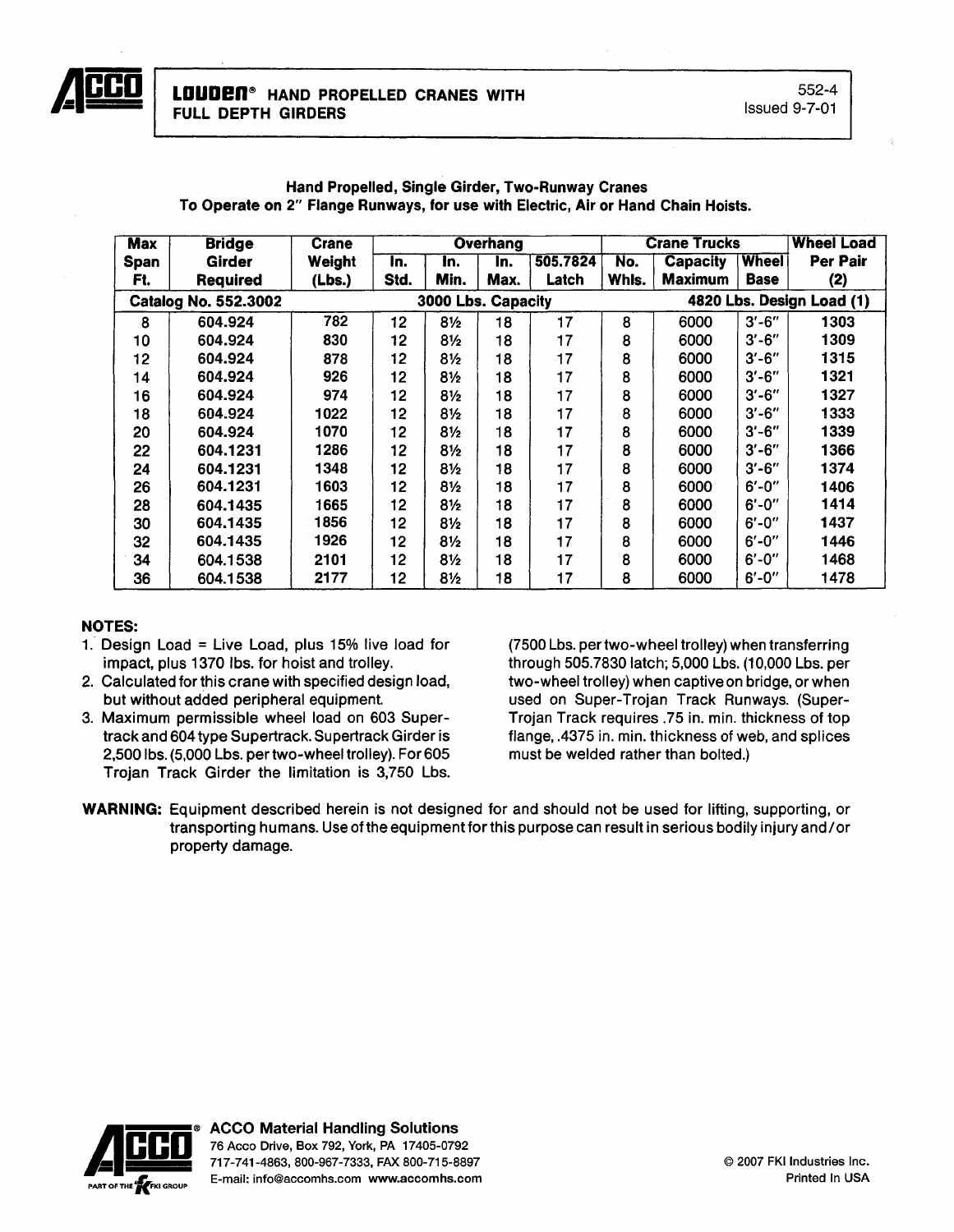









4 Wheel, 3,000 lb. or 5,000 lb. Cap, End Truck, with 3'-6" Wheelbase. 4 Wheel, 5,000 lb. Cap. End Truck, with 6'-0" Wheelbase.











8 Wheel, 10,000 lb. Cap. End Truck, with 6'-0" Wheelbase.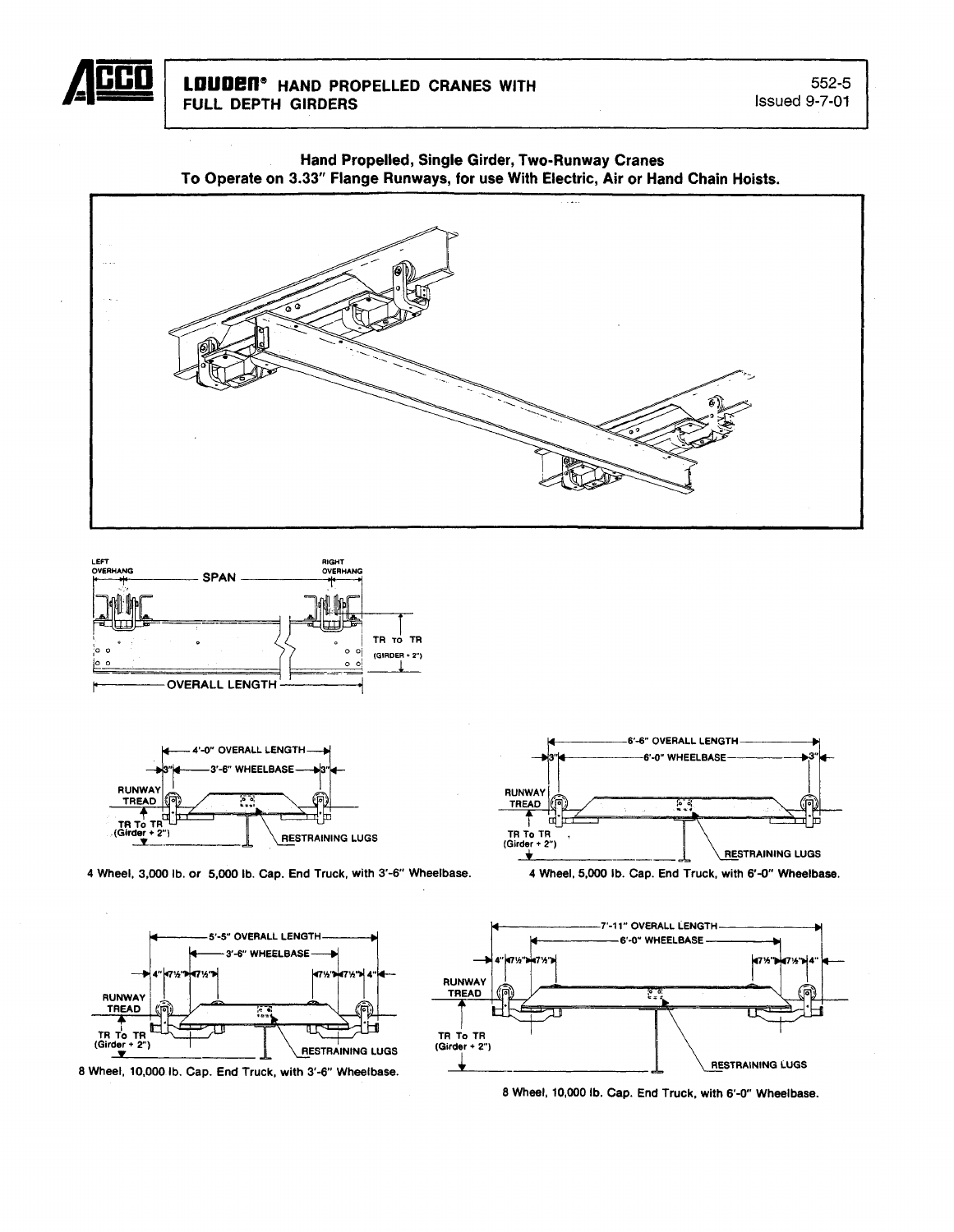

# Max Bridge Crane Overhang Crane Trucks Wheel Load<br>Span Girder Weight In. In. In. 505.7824 No. Capacity Wheel Per Pair Span | Girder | Weight | In. | In. | In. | 505.7824 | No. | Capacity |Wheel | Per Pair Ft. | Required | (Lbs.) |Std. |Min. |Max. | Latch |Whls. |Maximum |Base | (2) Catalog No. 552.1003 1000 Lbs. Capacity 1550 Lbs. Design Load (1)<br>
8 604.924 529 12 7 18 15 4 3000 3'-6" 908 8 604.924 529 12 7 18 15 4 3000 3'-6" 908 10 | 604.924 | 573 | 12 | 7 | 18 | 15 | 4 | 3000 |3′-6″ | 919 12 | 604.924 | 617 | 12 | 7 | 18 | 15 | 4 | 3000 |3′-6″ | 930 14 604.924 661 12 7 18 15 4 3000 3'-6" 941 16 | 604.924 | 705 | 12 | 7 | 18 | 15 | 4 | 3000 |3′-6″ | 952 18 | 604.924 | 749 | 12 | 7 | 18 | 15 | 4 | 3000 |3′-6″ | 963 20 | 604.924 | 793 | 12 | 7 | 18 | 15 | 4 | 3000 |3′-6″ | 974 22 | 604.924 | 837 | 12 | 7 | 18 | 15 | 4 | 3000 |3′-6″ | 985 24 | 604.924 | 881 | 12 | 7 | 18 | 15 | 4 | 3000 |3′-6″ | 996 26 | 604.1231 | 1301 | 12 | 7 | 18 | 15 | 4 | 3000 |6′-0″ | 1101 28 | 604.1231 | 1359 | 12 | 7 | 18 | 15 | 4 | 3000 |6′-0″ | 1115 30 | 604.1231 | 1417 | 12 | 7 | 18 | 15 | 4 | 3000 |6′-0″ | 1130

32 | 604.1435 | 1577 | 12 | 7 | 18 | 15 | 4 | 3000 |6′-0″ | 1170 34 | 604.1435 | 1641 | 12 | 7 | 18 | 15 | 4 | 3000 |6′-0″ | 1186 36 604.1435 1705 12 7 18 15 4 3000 6'-0" 1202 38 | 604.1538 | 2009 | 12 | 7 | 18 | 15 | 4 | 3000 |6′-0″ | 1278 40 | 604.1538 | 2085 | 12 | 7 | 18 | 15 | 4 | 3000 |6′-0″ | 1297 42 | 604.1846 | 2513 | 12 | 7 | 18 | 15 | 4 | 3000 |6′-0″ | 1404 44 604.1846 2605 12 7 18 15 4 3000 6'·0" 1427 46 | 604.1846 | 2697 | 12 | 7 | 18 | 15 | 4 | 3000 |6′-0″ | 1450 48 | 604.1846 | 2855 | 12 | 7 | 18 | 15 | 4 | 5000 |6′-0″ | 1489 50 604.2153 3311 12 7 18 15 4 5000 6'-0" 1603

#### Hand Propelled, Single Girder, Two.Runway Cranes To Operate on 3.33" Flange Runways, for use with Electric, Air or Hand Chain Hoists.

# NOTES:

- 1. Design Load = Live Load, plus 15% live load for impact, plus 400 Ibs. for hoist and trolley.
- 2. Calculated for this crane with specified design load, but without added peripheral equipment.
- 3. Maximum permissible wheel load on 603 Supertrack and 604 type Supertrack. Supertrack Girder is 2,500 Ibs. (5,000 Lbs. pertwo-wheel trolley). For 605 Trojan Track Girder the limitation is 3,750 Lbs.

(7500 Lbs. pertwo-wheel trolley) when transferring through 505.7830 latch; 5,000 Lbs. (10,000 Lbs. per two-wheel trolley) when captive on bridge, or when used on Super-Trojan Track Runways. (Super-Trojan Track requires .75 in. min. thickness of top flange, .4375 in. min. thickness of web, and splices must be welded rather than bolted.)

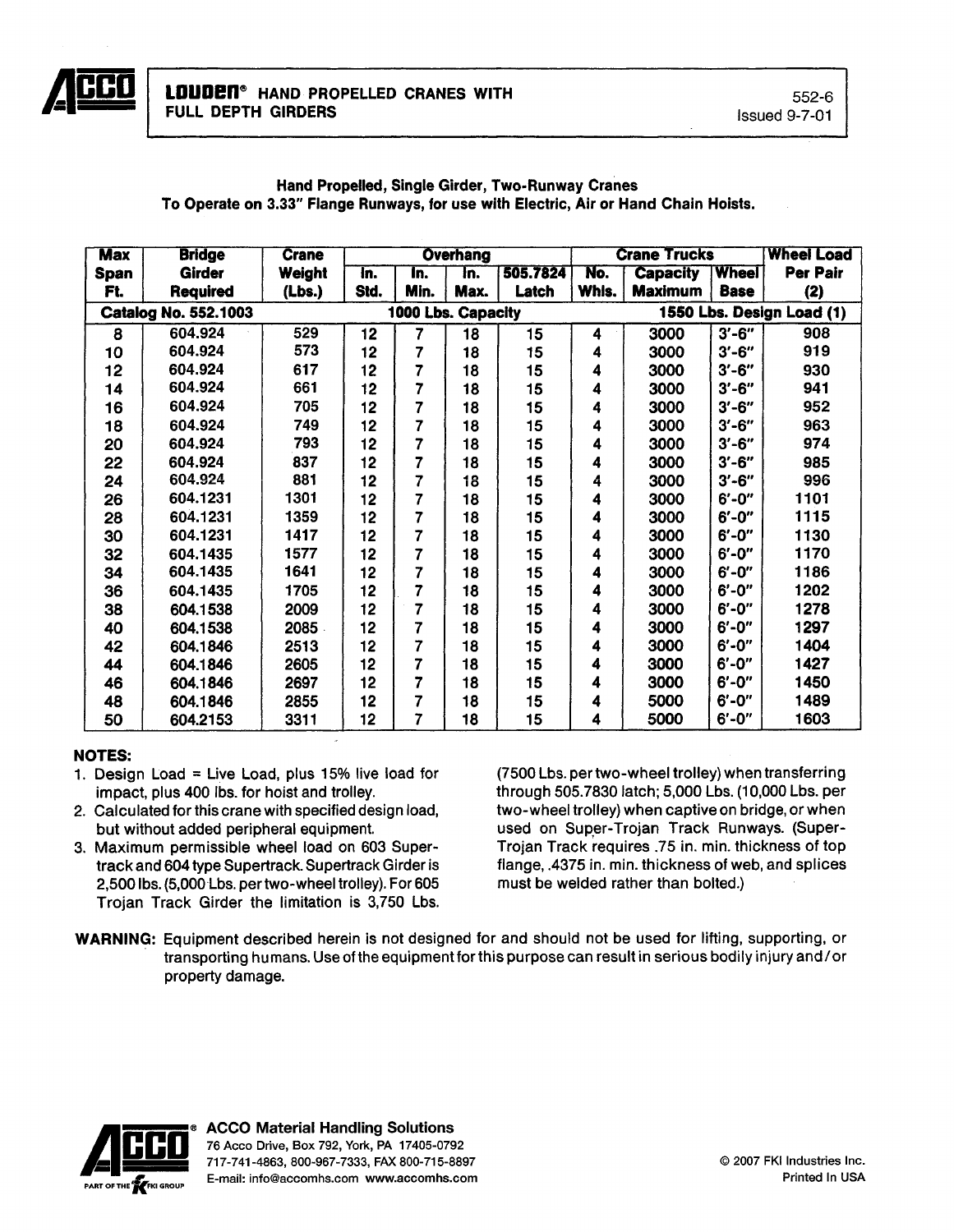

| <b>Max</b> | <b>Bridge</b>               | <b>Crane</b> | <b>Overhang</b> |                    |                    |          |       | <b>Crane Trucks</b> | <b>Wheel Load</b> |                           |
|------------|-----------------------------|--------------|-----------------|--------------------|--------------------|----------|-------|---------------------|-------------------|---------------------------|
| Span       | Girder                      | Weight       | In.             | In.                | $\overline{\ln}$ . | 505.7824 | No.   | <b>Capacity</b>     | <b>Wheel</b>      | Per Pair                  |
| Ft.        | Required                    | (Lbs.)       | Std.            | Min.               | Max.               | Latch    | Whls. | <b>Maximum</b>      | <b>Base</b>       | (2)                       |
|            | <b>Catalog No. 552.2003</b> |              |                 | 2000 Lbs. Capacity |                    |          |       |                     |                   | 3590 Lbs. Design Load (1) |
| 8          | 604.924                     | 617          | 12              | $\overline{7}$     | 18                 | 15       | 4     | 5000                | $3' - 6''$        | 1950                      |
| 10         | 604.924                     | 665          | 12              | 7                  | 18                 | 15       | 4     | 5000                | $3' - 6''$        | 1962                      |
| 12         | 604.924                     | 713          | 12              | 7                  | 18                 | 15       | 4     | 5000                | $3' - 6''$        | 1974                      |
| 14         | 604.924                     | 761          | 12              | 7                  | 18                 | 15       | 4     | 5000                | $3' - 6''$        | 1986                      |
| 16         | 604.924                     | 809          | 12              | 7                  | 18                 | 15       | 4     | 5000                | $3' - 6''$        | 1998                      |
| 18         | 604.924                     | 857          | 12              | 7                  | 18                 | 15       | 4     | 5000                | $3' - 6''$        | 2010                      |
| 20         | 604.924                     | 905          | 12              | 7                  | 18                 | 15       | 4     | 5000                | $3' - 6''$        | 2022                      |
| 22         | 604.924                     | 953          | 12              | 7                  | 18                 | 15       | 4     | 5000                | $3' - 6''$        | 2034                      |
| 24         | 604.1231                    | 1183         | 12              | 7                  | 18                 | 15       | 4     | 5000                | $3' - 6''$        | 2092                      |
| 26         | 604.1231                    | 1425         | 12              | 7                  | 18                 | 15       | 4     | 5000                | $6' - 0''$        | 2152                      |
| 28         | 604.1231                    | 1487         | 12              | 7                  | 18                 | 15       | 4     | 5000                | $6' - 0''$        | 2168                      |
| 30         | 604.1231                    | 1549         | 12              | 7                  | 18                 | 15       | 4     | 5000                | $6' - 0''$        | 2183                      |
| 32         | 604.1435                    | 1748         | 12              | 7                  | 18                 | 15       | 4     | 5000                | $6' - 0''$        | 2232                      |
| 34         | 604.1435                    | 1818         | 12              | 7                  | 18                 | 15       | 4     | 5000                | $6' - 0''$        | 2250                      |
| 36         | 604.1435                    | 1888         | 12              | $\overline{7}$     | 18                 | 15       | 4     | 5000                | $6' - 0''$        | 2267                      |
| 38         | 604.1538                    | 2075         | 12              | 7                  | 18                 | 15       | 4     | 5000                | $6' - 0''$        | 2314                      |
| 40         | 604.1538                    | 2151         | 12              | 7                  | 18                 | 15       | 4     | 5000                | $6' - 0''$        | 2333                      |
| 42         | 604.1846                    | 2579         | 12              | 7                  | 18                 | 15       | 4     | 5000                | $6' - 0''$        | 2440                      |
| 44         | 604.1846                    | 3003         | 12              | $8\frac{1}{2}$     | 18                 | 17       | 8     | 10000               | $6' - 0''$        | 1273                      |
| 46         | 604.1846                    | 3095         | 12              | $8\frac{1}{2}$     | 18                 | 17       | 8     | 10000               | $6' - 0''$        | 1285                      |
| 48         | 604.1846                    | 3187         | 12              | $8\frac{1}{2}$     | 18                 | 17       | 8     | 10000               | $6' - 0''$        | 1296                      |
| 50         | 604.2153                    | 3643         | 12              | $8\frac{1}{2}$     | 18                 | 17       | 8     | 10000               | $6' - 0''$        | 1353                      |

## Hand Propelled, Single Girder, Two-Runway Cranes To Operate on 3.33" Flange Runways, for use with Electric, Air or Hand Chain Hoists.

# NOTES:

- 1. Design Load = Live Load, plus  $15\%$  live load for impact, plus 1290 Ibs. for hoist and trolley.
- 2. Calculated for this crane with specified design load, but without added peripheral equipment.
- 3. Maximum permissible wheel load on 603 Supertrack and 604 type Supertrack. Supertrack Girder is 2,500 Ibs. (5,000 Lbs. pertwo-wheel trolley). For 605 Trojan Track Girder the limitation is 3,750 Lbs.

(7500 Lbs. pertwo-wheel trolley) when transferring through 505.7830 latch; 5,000 Lbs. (10,000 Lbs. per two-wheel trolley) when captive on bridge, or when used on Super-Trojan Track Runways. (Super-Trojan Track requires .75 in. min. thickness of top flange, .4375 in. min. thickness of web, and splices must be welded rather than bolted.)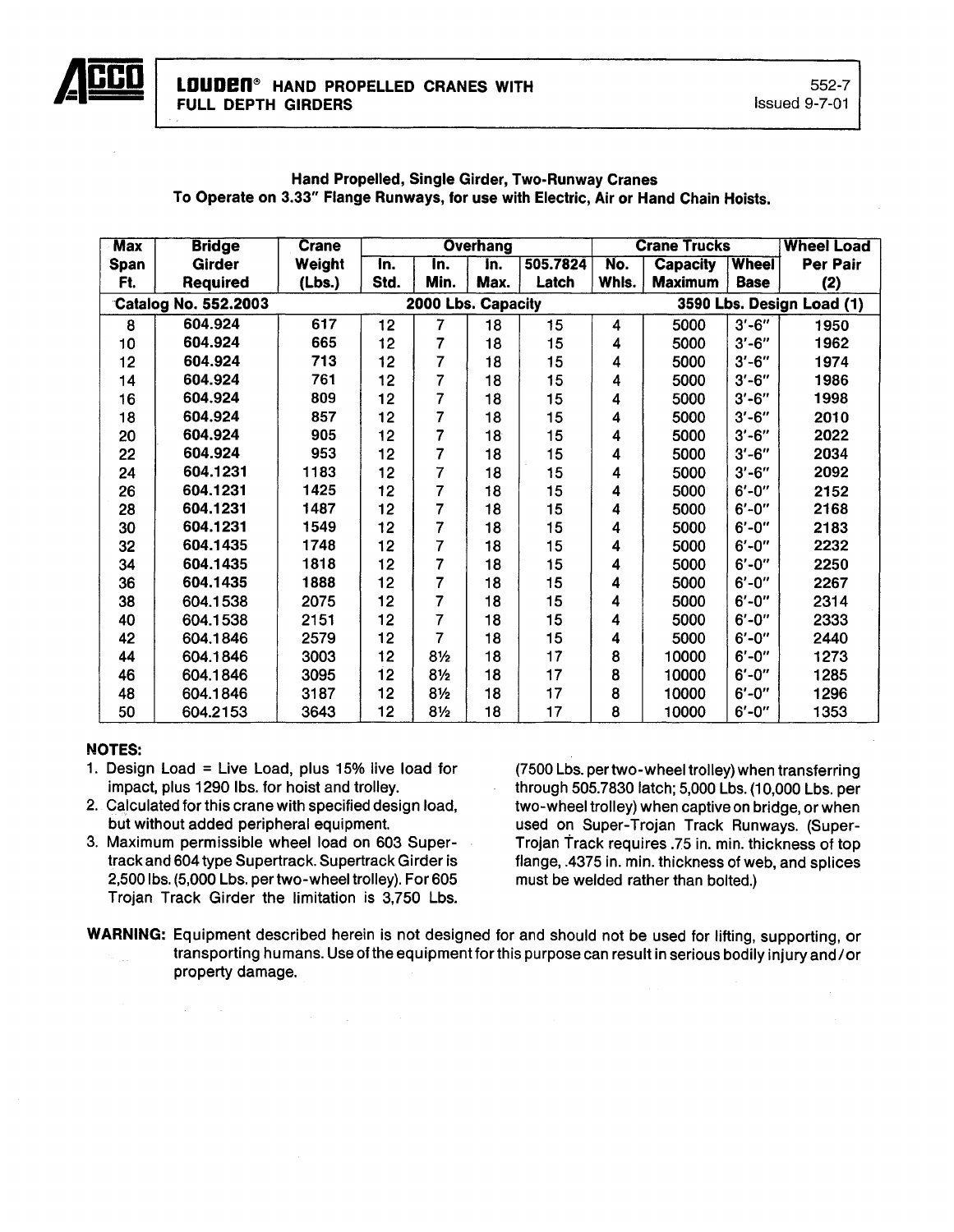| <b>Max</b> | <b>Bridge</b>        | <b>Crane</b> |      |                    | <b>Overhang</b> |          |             | <b>Crane Trucks</b> | <b>Wheel Load</b> |                           |
|------------|----------------------|--------------|------|--------------------|-----------------|----------|-------------|---------------------|-------------------|---------------------------|
| Span       | <b>Girder</b>        | Weight       | In.  | In.                | In.             | 505.7824 | No.         | <b>Capacity</b>     | <b>Wheel</b>      | Per Pair                  |
| Ft.        | <b>Required</b>      | (Lbs.)       | Std. | Min.               | Max.            | Latch    | Whls.       | <b>Maximum</b>      | <b>Base</b>       | (2)                       |
|            | Catalog No. 552.4003 |              |      | 4000 Lbs. Capacity |                 |          |             |                     |                   | 6600 Lbs. Design Load (1) |
| 8          | 604.924              | 804          | 12   | 8 <sub>2</sub>     | 18              | 17       | 8           | 10000               | $3' - 6''$        | 1751                      |
| 10         | 604.924              | 852          | 12   | $8\frac{1}{2}$     | 18              | 17       | 8           | 10000               | $3' - 6''$        | 1757                      |
| 12         | 604.924              | 900          | 12   | $8\frac{1}{2}$     | 18              | 17       | 8           | 10000               | $3' - 6''$        | 1763                      |
| 14         | 604.924              | 948          | 12   | 8½                 | 18              | 17       | 8           | 10000               | $3' - 6''$        | 1769                      |
| 16         | 604.924              | 996          | 12   | $8\frac{1}{2}$     | 18              | 17       | 8           | 10000               | $3' - 6''$        | 1775                      |
| 18         | 604.1231             | 1184         | 12   | $8\frac{1}{2}$     | 18              | 17       | 8           | 10000               | $3'-6''$          | 1798                      |
| 20         | 604.1231             | 1246         | 12   | $8\frac{1}{2}$     | 18              | 17       | 8           | 10000               | $3' - 6''$        | 1806                      |
| 22         | 604.1231             | 1308         | 12   | $8\frac{1}{2}$     | 18              | 17       | $8^{\circ}$ | 10000               | $3' - 6''$        | 1814                      |
| 24         | 604.1231             | 1370         | 12   | $8\frac{1}{2}$     | 18              | 17       | 8           | 10000               | $3' - 6''$        | 1822                      |
| 26         | 604.1435             | 1870         | 12   | 8½                 | 18              | 17       | 8           | 10000               | $6' - 0''$        | 1884                      |
| 28         | 604.1435             | 1940         | 12   | $8\frac{1}{2}$     | 18              | 17       | 8           | 10000               | $6' - 0''$        | 1893                      |
| 30         | 604.1538             | 2103         | 12   | $8\frac{1}{2}$     | 18              | 17       | 8           | 10000               | $6' - 0''$        | 1913                      |
| 32         | 604.1538             | 2179         | 12   | $8\frac{1}{2}$     | 18              | 17       | 8           | 10000               | $6' - 0''$        | 1923                      |
| 34         | 604.1846             | 2543         | 12   | $8\frac{1}{2}$     | 18              | 17       | 8           | 10000               | $6' - 0''$        | 1968                      |
| 36         | 604.1846             | 2635         | 12   | $8\frac{1}{2}$     | 18              | 17       | 8           | 10000               | $6' - 0''$        | 1980                      |
| 38         | 604.1846             | 2727         | 12   | 8½                 | 18              | 17       | 8           | 10000               | $6' - 0''$        | 1991                      |
| 40         | 604.2153             | 3113         | 12   | 8 <sub>2</sub>     | 18              | 17       | 8           | 10000               | $6' - 0''$        | 2040                      |
| 42         | 604.2153             | 3219         | 12   | $8\frac{1}{2}$     | 18              | 17       | 8           | 10000               | $6' - 0''$        | 2053                      |
| 44         | 604.2153             | 3325         | 12   | 8½                 | 18              | 17       | 8           | 10000               | $6' - 0''$        | 2066                      |
| 46         | 604.2153             | 3431         | 12   | 8½                 | 18              | 17       | 8           | 10000               | $6' - 0''$        | 2079                      |

# Hand Propelled, Single Girder, Two-Runway Cranes To Operate on 3.33" Flange Runways, for use with Electric, Air or Hand Chain Hoists.

# NOTES:

- 1. Design Load = Live Load, plus  $15\%$  live load for impact, plus 2000 Ibs. for hoist and trolley.
- 2. Calculated for this crane with specified design load, but without added peripheral equipment.
- 3. Maximum permissible wheel load on 603 Supertrack and 604 type Supertrack. Supertrack Girder is 2,500 Ibs. (5,000 Lbs. pertwo-wheel trolley). For 605 Trojan Track Girder the limitation is 3,750 Lbs.

(7500 Lbs. per two-wheel trolley) when transferring through 505.7830 latch; 5.000 Lbs. (10,000 Lbs. per two-wheel trolley) when captive on bridge, or when used on Super-Trojan Track Runways. (Super-Trojan Track requires .75 in. min. thickness of top flange, .4375 in. min. thickness of web, and splices must be welded rather than bolted.)